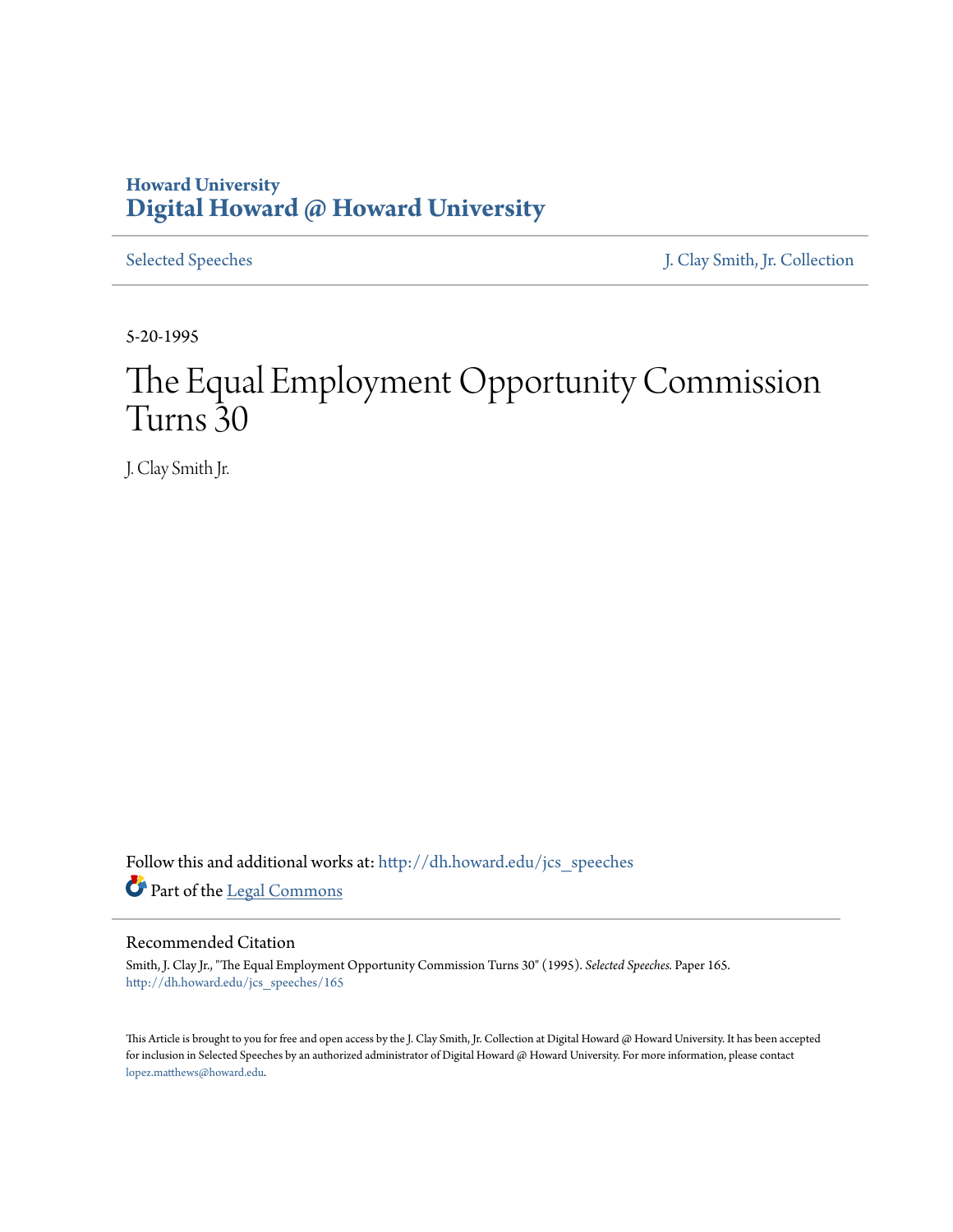(.

#### THE EQUAL EMPLOYMENT OPPORTUNITY COMMISSION TURNS 30

 $\Rightarrow -\infty$ 

### J. Clay Smith, Jr. Professor of Law Howard University School of Law

In 1964, the year that the Civil Rights Act was passed, I graduated from college. On July 31, 1980, I was a member of The Equal Employment Opportunity Commission when it celebrated its Fifteenth Anniversary. On May 20, 1995, the Commission turns thirty. We again celebrate its purpose and mission.

I had the honor of serving on the Commission under two Presidents, Jimmy Carter and Ronald Reagan. President Carter appointed me to the Commission in 1978 (four-year unexpired term of Commissioner Lewis). After the 1980 election, President Reagan appointed me as the Acting Chairman, a post that I held for exactly one year. I resigned from the post when it became clear that my views on equal employment opportunity, as I understood the mandate of the Civil Rights Law of 1964, were different than that of the President. I served on the Commission from 1978-1982.

As the Nation celebrates the thirtieth anniversary of the Commission, it must not forget the legions of citizens who had the courage and tenacity to stand up and to fight against conduct that marginalized persons identified as protected groups in America. I am proud of the opportunity I was given to playa role in providing leadership in the ongoing struggle to help groups, who, historically, have been discriminated against, and to be a change agent in ending illegal acts of discrimination through all available legal remedies.

I believed then as I do now that America would be worse off without the Commission. I also believe that America will ultimately regret any action by the Office of Management and Budget and the Congress to further weaken it because there are present signs that discrimination against protected groups is on the rise.

The backlog at EEOC is the best evidence that discrimination is alive and well, and cpmtinues to breed. Some might divert our attention from the existence of discrimination by claiming that the real problem is to much government. However, we all know that government is not the problem when it comes to civil rights; rather government is very much a part of the solution to rid our Nation of the blight of old and new forms of discrimination unwilling to die.

There are many activities and accomplishment that I could reflect upon during my term as a Commissioner and as Acting Chairman none of which could have been achieved without a talented, dedicated and underrated staff at the Commission. The following